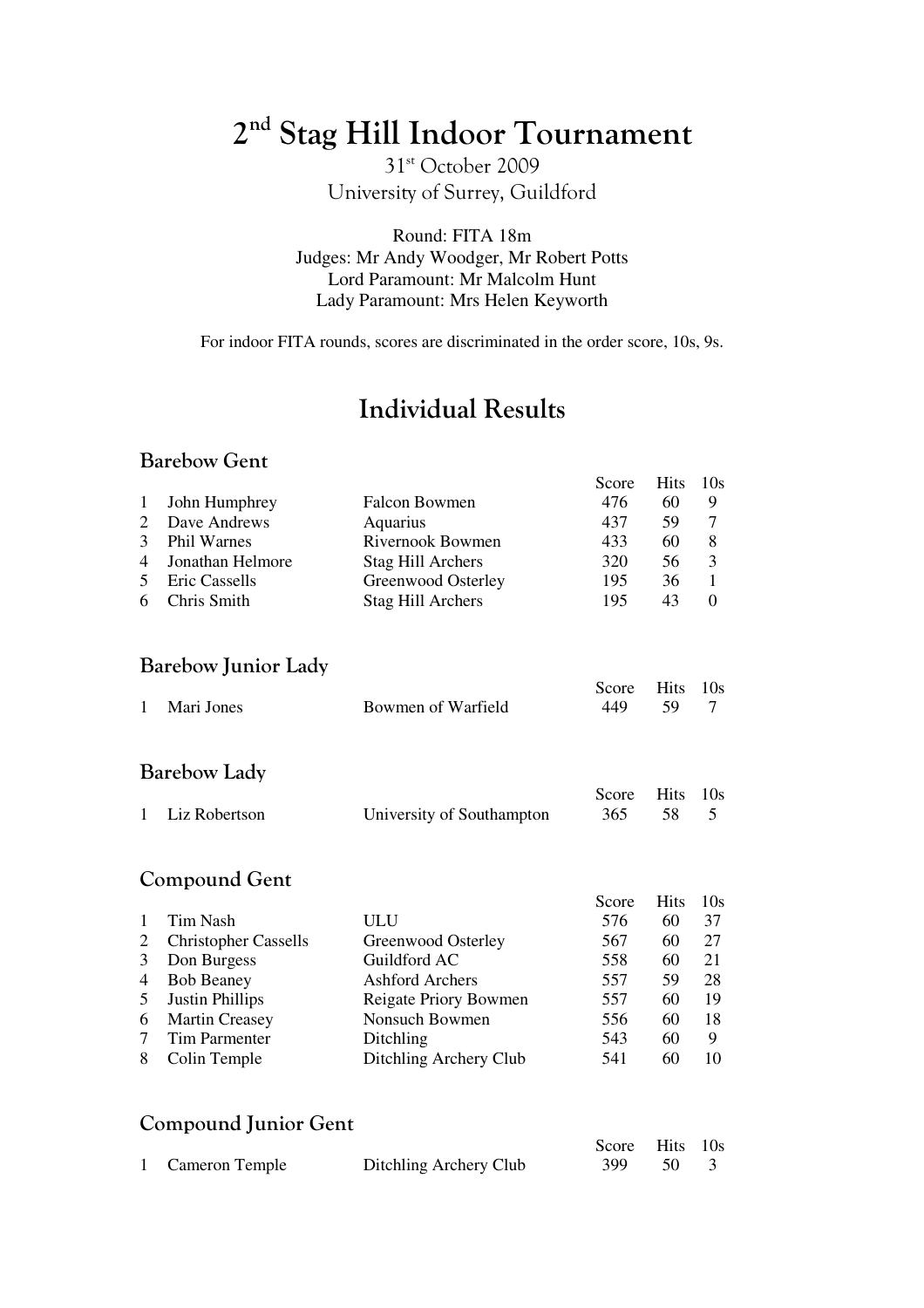### Compound Lady

|                |                       |                           | Score | <b>Hits</b> | 10 <sub>s</sub> |
|----------------|-----------------------|---------------------------|-------|-------------|-----------------|
| $\mathbf{1}$   | Claire Lloyd          | <b>Yateley Archers</b>    | 560   | 60          | 20              |
| $\overline{c}$ | Carol Haselgrove      | <b>Chiltern Archers</b>   | 536   | 60          | 10              |
| 3              | Diane Buckley         | <b>Ashford Archers</b>    | 488   | 59          | $\overline{2}$  |
|                |                       |                           |       |             |                 |
|                |                       |                           |       |             |                 |
|                | Longbow Gent          |                           |       |             |                 |
|                |                       |                           |       |             |                 |
|                |                       |                           | Score | <b>Hits</b> | 10 <sub>s</sub> |
| 1              | Colin Young           | <b>Reading Archers</b>    | 251   | 48          | $\mathbf{1}$    |
|                |                       |                           |       |             |                 |
|                |                       |                           |       |             |                 |
|                | Longbow Lady          |                           |       |             |                 |
|                |                       |                           | Score | <b>Hits</b> | 10 <sub>s</sub> |
| 1              | Kathryn Evans         | <b>Stag Hill Archers</b>  | 127   | 29          | 1               |
| 2              | Anne Barefield        | <b>Reading Archers</b>    | 94    | 21          | $\mathbf{1}$    |
|                |                       |                           |       |             |                 |
|                |                       |                           |       |             |                 |
|                | <b>Recurve Gent</b>   |                           |       |             |                 |
|                |                       |                           | Score | <b>Hits</b> | 10 <sub>s</sub> |
| $\mathbf 1$    | Mykola Prysnyak       | Bognor Regis AC           | 556   | 60          | 22              |
| 2              | <b>Ben Robinson</b>   | Eclipse                   | 552   | 60          | 23              |
| 3              | Sam Perkins           | University of Kent        | 548   | 60          | 25              |
| 4              | Sean Evans            | <b>GNAS</b>               | 543   | 60          | 23              |
| 5              | <b>Matthew Sharpe</b> | <b>Stag Hill Archers</b>  | 540   | 60          | 20              |
| 6              | Michael Judd          | University of Essex       | 536   | 60          | 24              |
| 7              | <b>Huw Jones</b>      | Bowmen of Warfield        | 533   | 60          | 15              |
| 8              | <b>Richard Whiter</b> | University of Southampton | 531   | 60          | 18              |
| 9              | Glyn Ball             | Lough Cuan Bowmen         | 531   | 60          | 17              |
| 10             | Sam Bird              | University of Southampton | 526   | 60          | 17              |
| 11             | Chris Barefield       | <b>Reading Archers</b>    | 525   | 60          | 17              |
|                | 12 Lee Beresford      | Rivernook Bowmen          | 519   | 60          | 14              |
| 13             | Mike Hayward          | Guildford AC              | 519   | 60          | 14              |
| 14             | Nigel Slocombe        | <b>Yateley Archers</b>    | 512   | 60          | 14              |
|                | 15 Robert Reilly      | Bowmen of Warfield        | 511   | 60          | 15              |
|                | 16 Emyr James         | University of Southampton | 504   | 60          | 11              |
| 17             | Toby Williams         | <b>Stag Hill Archers</b>  | 503   | 60          | 10              |
| 18             | <b>Matthew Brown</b>  | <b>Stag Hill Archers</b>  | 500   | 60          | 10              |
|                | 19 Simon de Kretser   | Woking AC                 | 498   | 60          | 11              |
|                |                       | <b>OUCOA</b>              | 498   | 59          |                 |
|                | 20 David Longworth    |                           |       |             | 10              |
|                | 21 Brad Keogh         | University of Southampton | 498   | 60          | 10              |
|                | 22 Tony Harris        | <b>Ashford Archers</b>    | 495   | 60          | 12              |
| 23             | David Timmins         | <b>OUCoA</b>              | 495   | 60          | 9               |
|                | 24 Mac Edwards        | <b>Stag Hill Archers</b>  | 491   | 59          | 8               |
| 25             | Andy Chetwynd         | <b>Stag Hill Archers</b>  | 486   | 60          | 9               |
|                | 26 Marc Tamlyn        | <b>OUCOA</b>              | 485   | 60          | 9               |
| 27             | Pete Mann             | <b>Falcon Bowmen</b>      | 485   | 60          | 6               |
|                | 28 Max Lupton         | University of Southampton | 483   | 60          | 10              |
|                | 29 Wei Yan            | ULU                       | 482   | 60          | 7               |
| 30             | <b>Andrew Jarvis</b>  | Rivernook Bowmen          | 477   | 60          | 9               |
| 31             | <b>Harry Parkes</b>   | ULU                       | 476   | 60          | 12              |
| 32             | James Wilkinson       | University of Kent        | 470   | 60          | 8               |
| 33             | Simon Roer            | ULU                       | 460   | 60          | 8               |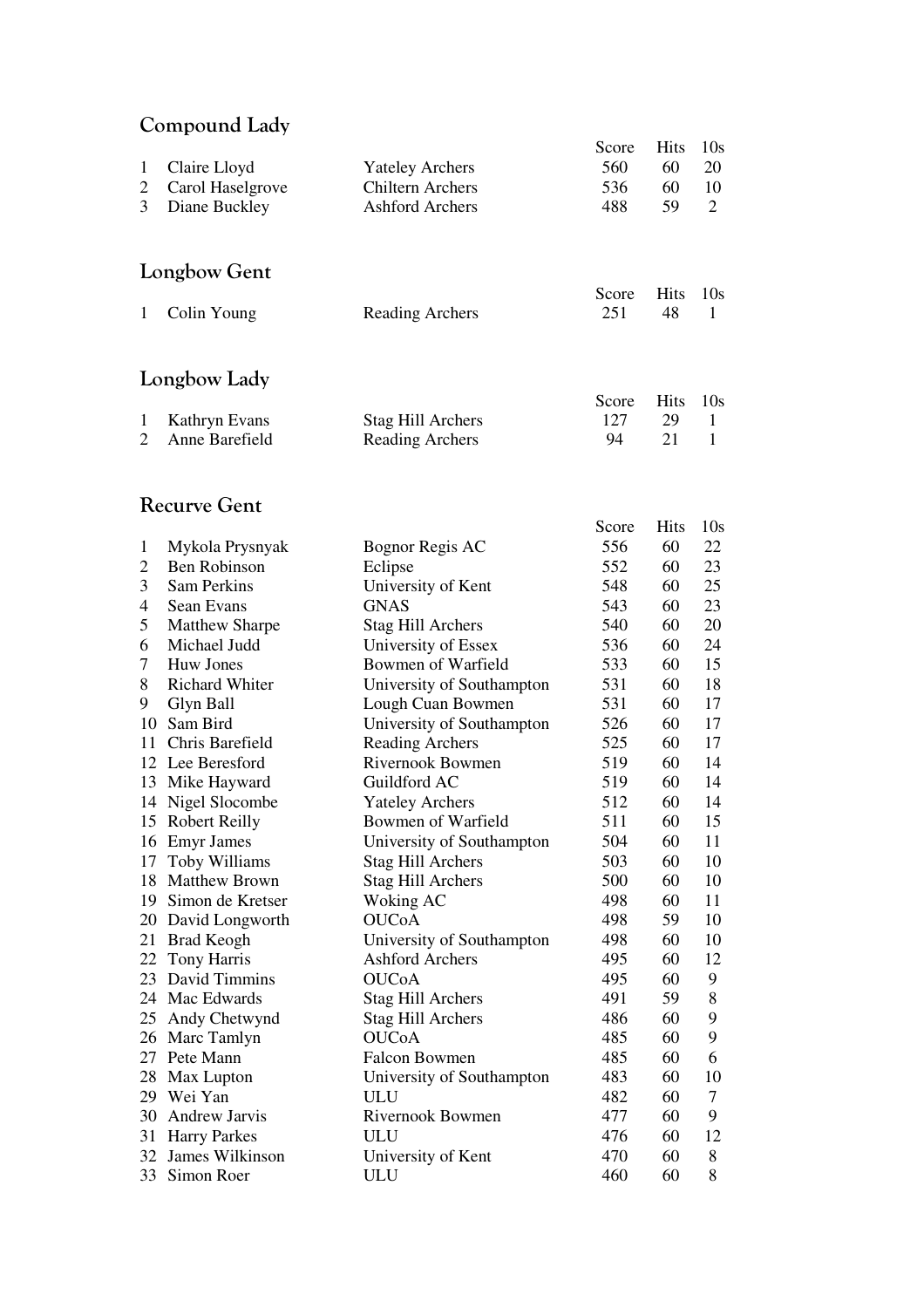| 34 Steve Spikings    | University of Southampton | 453 | 60 | 4                           |
|----------------------|---------------------------|-----|----|-----------------------------|
| 35 Peter Buckley     | Ashford Archers           | 451 | 55 | 5                           |
| 36 Chris Skipper     | University of Southampton | 443 | 60 | 5                           |
| 37 Chris Taig        | Stag Hill Archers         | 441 | 60 | 3                           |
| 38 Marc Cheung       | University of Kent        | 435 | 59 | 7                           |
| 39 Keith Mullin      | Crowethorne Archers       | 418 | 60 | $\overline{4}$              |
| 40 Amardeep Dhillion | Stag Hill Archers         | 409 | 60 | 9                           |
| 41 Mike Allinson     | Rivernook Bowmen          | 400 | 57 | 7                           |
| 42 Simon Picot       | <b>OUCoA</b>              | 388 | 60 | 3                           |
| 43 Minghao Zhang     | ULU                       | 379 | 58 | 2                           |
| 44 Josh Price        | University of Southampton | 336 | 56 | 1                           |
| 45 Chris Waite       | Rivernook Bowmen          | 325 | 57 | 3                           |
| 46 Jake Povall       | University of Southampton | 306 | 57 | 2                           |
| 47 Alex Coxall       | University of Kent        | 201 | 41 | $\mathcal{D}_{\mathcal{L}}$ |

### Recurve Junior Gent

|                  |                      | Score Hits 10s |    |                 |
|------------------|----------------------|----------------|----|-----------------|
| 1 William Martin | Worthing             | 510            | 60 | $\overline{13}$ |
| 2 Pip Tucknott   | <b>Falcon Bowmen</b> | 494            | 60 | $\sim$ 10       |
| 3 Miles Vallis   | Woking AC            | 294            | 51 |                 |
| 4 Adam Thomas    | Lintman Archers      | 276            | 50 |                 |
|                  |                      |                |    |                 |

### Recurve Junior Lady

|                        |                    | Score Hits 10s |      |  |
|------------------------|--------------------|----------------|------|--|
| 1 Suzy Warner-Nicholas | Royal Richmond     | 426            | 60 5 |  |
| 2 Lisa Jones           | Bowmen of Warfield | 342 56 4       |      |  |

### Recurve Lady

|              |                       |                           | Score | <b>Hits</b> | 10s            |
|--------------|-----------------------|---------------------------|-------|-------------|----------------|
| $\mathbf{1}$ | Sandie Warnes         | Rivernook Bowmen          | 488   | 60          | 15             |
| 2            | Ellen Davnall         | <b>OUC0A</b>              | 484   | 60          | 6              |
| 3            | <b>Jess Mead</b>      | University of Southampton | 471   | 60          | 8              |
| 4            | <b>Kirsten Davies</b> | Reading Archers           | 462   | 59          | 17             |
| 5            | Nessa Warner          | Royal Richmond            | 461   | 60          | 9              |
| 6            | Charlotte Whitlock    | University of Southampton | 455   | 60          | 7              |
| 7            | Adele McPeake         | Falcon Bowmen             | 452   | 59          | 6              |
| 8            | Lexi Elliot           | University of Southampton | 391   | 59          | 4              |
| 9            | <b>Hayley Boot</b>    | <b>OUC<sub>O</sub></b>    | 382   | 59          | 1              |
| 10           | Emma Peck             | University of Kent        | 367   | 58          | 4              |
| 11           | Akiko Jones           | Bowmen of Warfield        | 358   | 58          | $\overline{2}$ |
|              | 12 Gina Whitlock      | University of Southampton | 328   | 53          | $\overline{4}$ |
|              | 13 Nina Hilliard      | University of Kent        | 324   | 58          | 1              |
| 14           | Katie Allen           | University of Southampton | 324   | 54          | 1              |
| 15           | Emma Pope             | University of Kent        | 273   | 54          | 5              |
|              | 16 Iona Zalissetskaia | <b>Stag Hill Archers</b>  | 236   | 41          |                |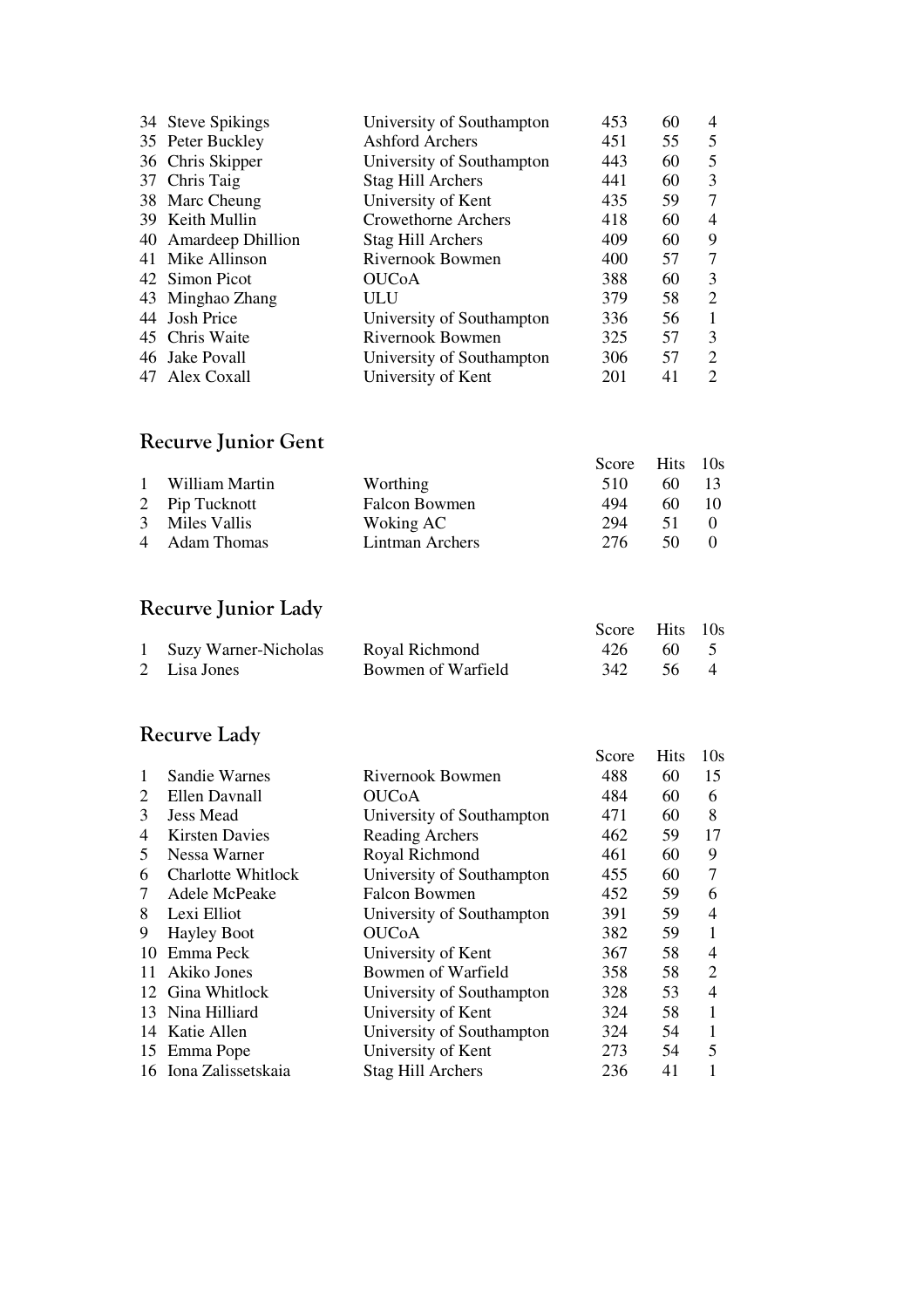## Double FITA 18m Results

### Barebow Gent

| $\mathbf{1}$   | John Humphrey               | <b>Falcon Bowmen</b>                           | Score<br>958 | <b>Hits</b><br>120 | 10 <sub>s</sub><br>15 |  |  |  |  |  |
|----------------|-----------------------------|------------------------------------------------|--------------|--------------------|-----------------------|--|--|--|--|--|
|                | <b>Compound Gent</b>        |                                                |              |                    |                       |  |  |  |  |  |
|                |                             |                                                | Score        | <b>Hits</b>        | 10 <sub>s</sub>       |  |  |  |  |  |
| $\mathbf{1}$   | <b>Justin Phillips</b>      | Reigate Priory Bowmen                          | 1120         | 120                | 42                    |  |  |  |  |  |
| $\overline{2}$ | <b>Martin Creasey</b>       | Nonsuch Bowmen                                 | 1116         | 120                | 38                    |  |  |  |  |  |
| 3              | <b>Tim Parmenter</b>        | Ditchling                                      | 1078         | 119                | 24                    |  |  |  |  |  |
|                | Compound Lady               |                                                |              |                    |                       |  |  |  |  |  |
|                |                             |                                                | Score        | <b>Hits</b>        | 10 <sub>s</sub>       |  |  |  |  |  |
| $\mathbf{1}$   | Claire Lloyd                | <b>Yateley Archers</b>                         | 1120         | 120                | 41                    |  |  |  |  |  |
|                | <b>Recurve Gent</b>         |                                                |              |                    |                       |  |  |  |  |  |
|                |                             |                                                | Score        | <b>Hits</b>        | 10 <sub>s</sub>       |  |  |  |  |  |
| $\mathbf{1}$   | <b>Ben Robinson</b>         | Eclipse                                        | 1111         | 120                | 52                    |  |  |  |  |  |
| $\overline{2}$ | Sean Evans                  | <b>GNAS</b>                                    | 1071         | 120                | 41                    |  |  |  |  |  |
| 3              | Glyn Ball                   | Lough Cuan Bowmen                              | 1069         | 120                | 36                    |  |  |  |  |  |
| $\overline{4}$ | Mike Hayward                | Guildford AC                                   | 1044         | 120                | 24                    |  |  |  |  |  |
| 5              | Nigel Slocombe<br>Pete Mann | <b>Yateley Archers</b><br><b>Falcon Bowmen</b> | 1037         | 120                | 32                    |  |  |  |  |  |
| 6              |                             |                                                | 976          | 120                | 16                    |  |  |  |  |  |
|                | <b>Recurve Junior Gent</b>  |                                                |              |                    |                       |  |  |  |  |  |
|                |                             |                                                | Score        | <b>Hits</b>        | 10 <sub>s</sub>       |  |  |  |  |  |
| 1              | Pip Tucknott                | <b>Falcon Bowmen</b>                           | 994          | 120                | 19                    |  |  |  |  |  |
|                | <b>Recurve Lady</b>         |                                                |              |                    |                       |  |  |  |  |  |
|                |                             |                                                | Score        | <b>Hits</b>        | 10 <sub>s</sub>       |  |  |  |  |  |
| 1              | Adele McPeake               | <b>Falcon Bowmen</b>                           | 922          | 119                | 11                    |  |  |  |  |  |

# Open Team Results

|                | Club                     | Score 10s |     | <b>Team List</b>                             |
|----------------|--------------------------|-----------|-----|----------------------------------------------|
| $\mathbf{1}$   | Uni. of Southampton      | 1561      | 46  | Richard Whiter, Sam Bird, Emyr James         |
| 2              | <b>Stag Hill Archers</b> | 1543      | 40  | Matthew Sharpe, Toby Williams, Matthew Brown |
| 3              | Rivernook Bowmen         | 1484      | -38 | Lee Beresford, Sandie Warnes, Andrew Jarvis  |
| $\overline{4}$ | Oxford Uni. CoA          | 1478      | 28  | David Longworth, David Timmins, Marc Tamlyn  |
|                | 5 University of Kent     | 1453      | 40  | Sam Perkins, James Wilkinson, Marc Cheung    |
| 6              | <b>Falcon Bowmen</b>     | 1431      | 22  | Pip Tucknott, Pete Mann, Adele McPeake       |
|                | ULU                      | 1418      | 27  | Wei Yan, Harry Parkes, Simon Roer            |
| 8              | Bowmen of Warfield       | 1402      | 32  | Huw Jones, Robert Reilly, Akiko Jones        |